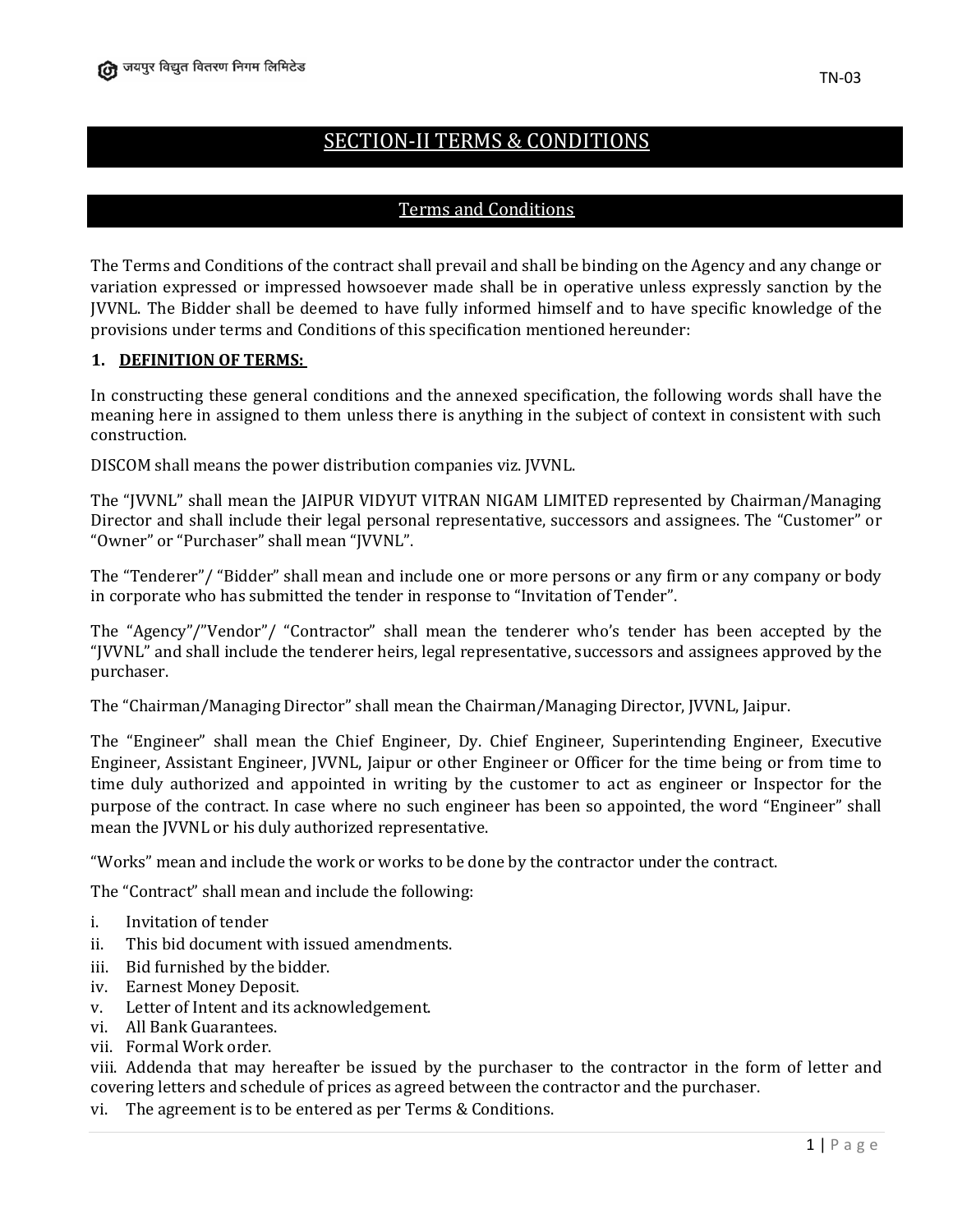The "Specification" shall mean the specification and its issued amendments; specific conditions annexed to the General Conditions, the contract schedule, and the annexure thereto, if any.

The Month shall mean, English calendar month i.e. period of 31/30 days and week shall mean a period of 7 days.

The "Site" shall mean the place or places named in the contract and include, where applicable, the lands and buildings upon or in which the works are to be executed.

"Letter of Intent" shall mean the customer's letter conveying his acceptance of the tender subject to such reservations as may have been stated therein.

The "Contract Price shall mean the sum named in or calculated in accordance with the provisions of the contract purchase or any amendments thereto.

Formal work order shall mean the customer's letter which may be issued in the way of letter of intent containing detailed terms and conditions of the work and such other particulars which the customer may like to convey to the contractor pending execution of a formal written agreement.

"Writing" shall include any manuscript type written or printed statement under or over signature or seal as the case may be.

The Work "Codes" shall mean the Indian Electricity Act/Electricity Supply act and Indian Electricity Rules and the rules made there under applicable in the State of Rajasthan on the date of letter of intent with such special modification thereof as may be specially stipulated by competent State Authorities i.e. Chief Electrical Inspector of Rajasthan.

Works importing "PERSON" shall include firms, Companies, Corporations and other bodies whether incorporated or not.

Words importing the singular only shall also include the plural and vice version where the context requires.

Terms and expressions not herein defined shall have the same meaning as one assigned to them in the Indian Contract Act (Act IX of 1872) and falling that in the General Clause Act, 1897).

### **2. CONTRACT:**

After the completion of bidding process JVVNL will issue Letter of Award to the successful bidder. A contract shall be entered into between JVVNL and the successful bidder.

### **3. CONTRACT VALUE:**

Contract Value shall be calculated on the basis of quoted price of entire project as quoted in the financial schedule and accepted by the DISCOM. TN-03

### **4. CONTRACT PERIOD:**

The contract period shall be initially for a period of 5 years from the date of award of contract. The contract period shall be extendable for further 2 years on mutually agreed conditions.

### **5. IMPLEMENTATION PERIOD:**

The implementation period of project shall be maximum 9 months for supply & installation of DT metering set and Data collection, generation of MIS reports shall start immediately after installation & commissioning of first 500 meters for AMR system.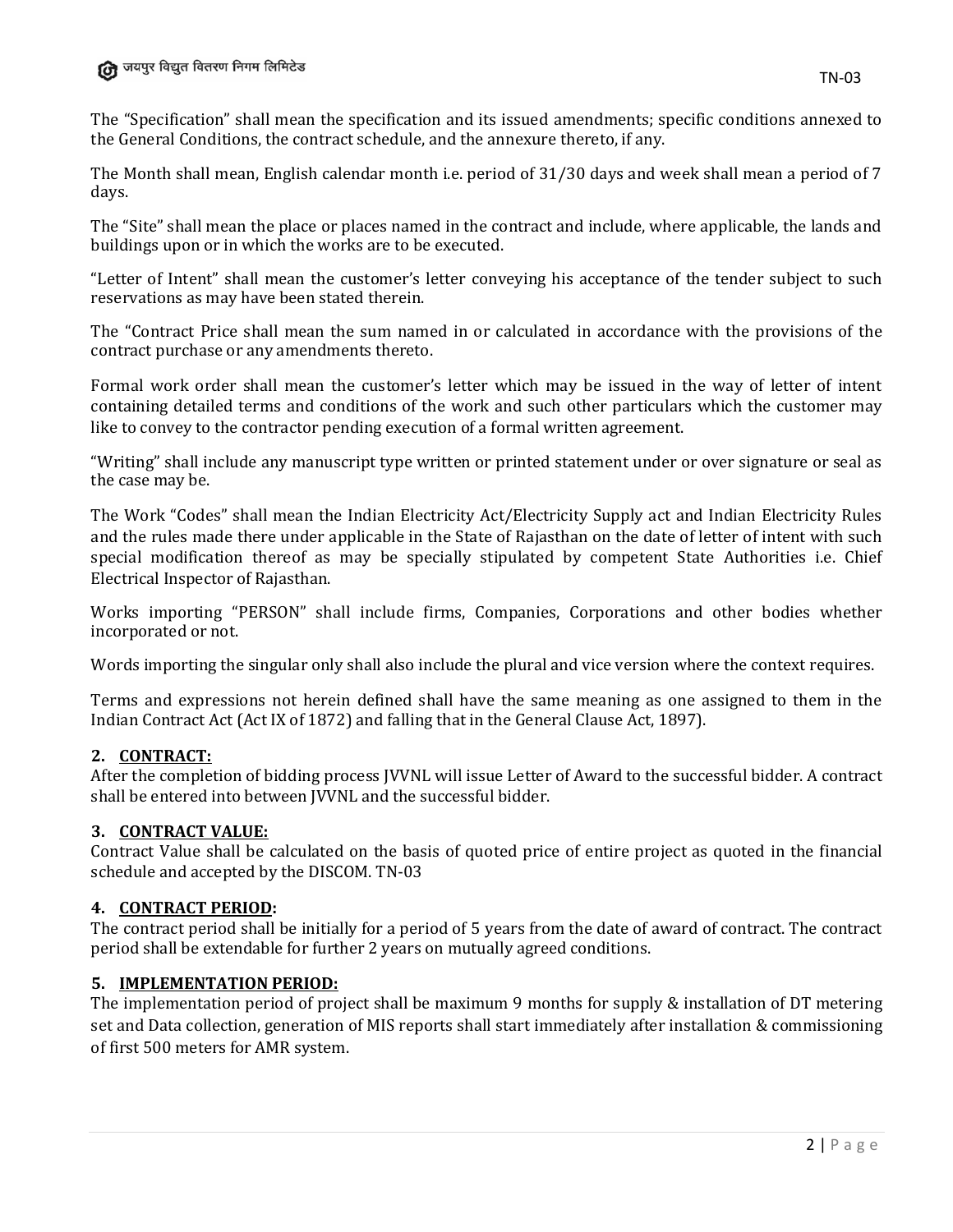# **6. TERMINATION OF CONTRACT:**

**If the services of the contractor are not as per contract for consecutive three months excluding the implementation period, JVVNL reserves the right to terminate the contract.**

# **7. FALL BACK ARRANGEMENT**:

In the event of failure of the Agency to fullfil its obligations, duties and responsibilities as per the agreement terms, JVVNL shall interalia have the right, at any time to resort to fall back arrangement. Under this plan, JVVNL shall take charge of all facilities and systems whether in operation or under execution after giving suitable notice as provided in the agreement and can recover from the security deposit the losses suffered due to such failure. If the security deposit is insufficient, the Agency shall pay the difference to JVVNL failing which JVVNL shall have right to recover the sum through legal or other means.

The JVVNL shall have the right in such circumstances to manage the system itself after taking charge of the facilities as above or through any other agency as it may deem fit and no claim of Agency for compensation in this respect shall be entered.

The JVVNL shall have the right in such circumstances to blacklist/barred/disqualify the agency from submission of Bid to the NIGAM at least for one year.

### **8. HANDING OVER ON TERMINATION/ PROJECT COMPLITION**:

Following is to be handed over:

8.1.All infrastructure in working condition at Backup centre with the licenses of operating system and database if any, has to be handed over to the Discom.

8.2.All equipment's deployed by the vendor. 95% of the quantity of the transferred DT Meters should be in working condition.

### **9. SECURITY BANK GUARANTEE / DEPOSIT :**

A Security Deposit/Guarantee equivalent to 2% (two percent) of annual contract value less amount of cash portion of earnest money deposited, within 15 days of receipt of work order, in cash or by crossed Bank Draft or by way of Bank Guarantee from any scheduled Bank in the prescribed proforma (In case, vendor furnishes the BG instead of cash deposit the amount of earnest money will be refunded) on a Rajasthan State Non judicial stamp paper of requisite amount duly authenticated by the issuing Banker.

This Bank Guarantee is to remain valid for a period of 12 months from the date of award of contract in the first instance and may have to be extended if desired. This bank guarantee shall be released after 3 months of successful commencement of information received from all circles.

### **10. PERFORMANCE DEPOSIT/GUARANTEE:**

A performance deposit / Guarantee equivalent to 10 % of annual contract value shall be deposited by the successful bidder either in the form of Bank Guarantee from scheduled Bank on non-judicial stamp papers of appropriate value as intimated by JVVNL in the prescribed format, for satisfactory work performance within 15 days of receipt of the Detailed Purchase Order. The Bank Guarantee is to be remained valid for a period of 5 years from the date of commencement of contract and may have to be extended upto 2 yrs if the contract period is extended as mutually agreed.

The PBG shall be released after expiry of contract period and on the basis of system generated performance report by the SE (Commercial).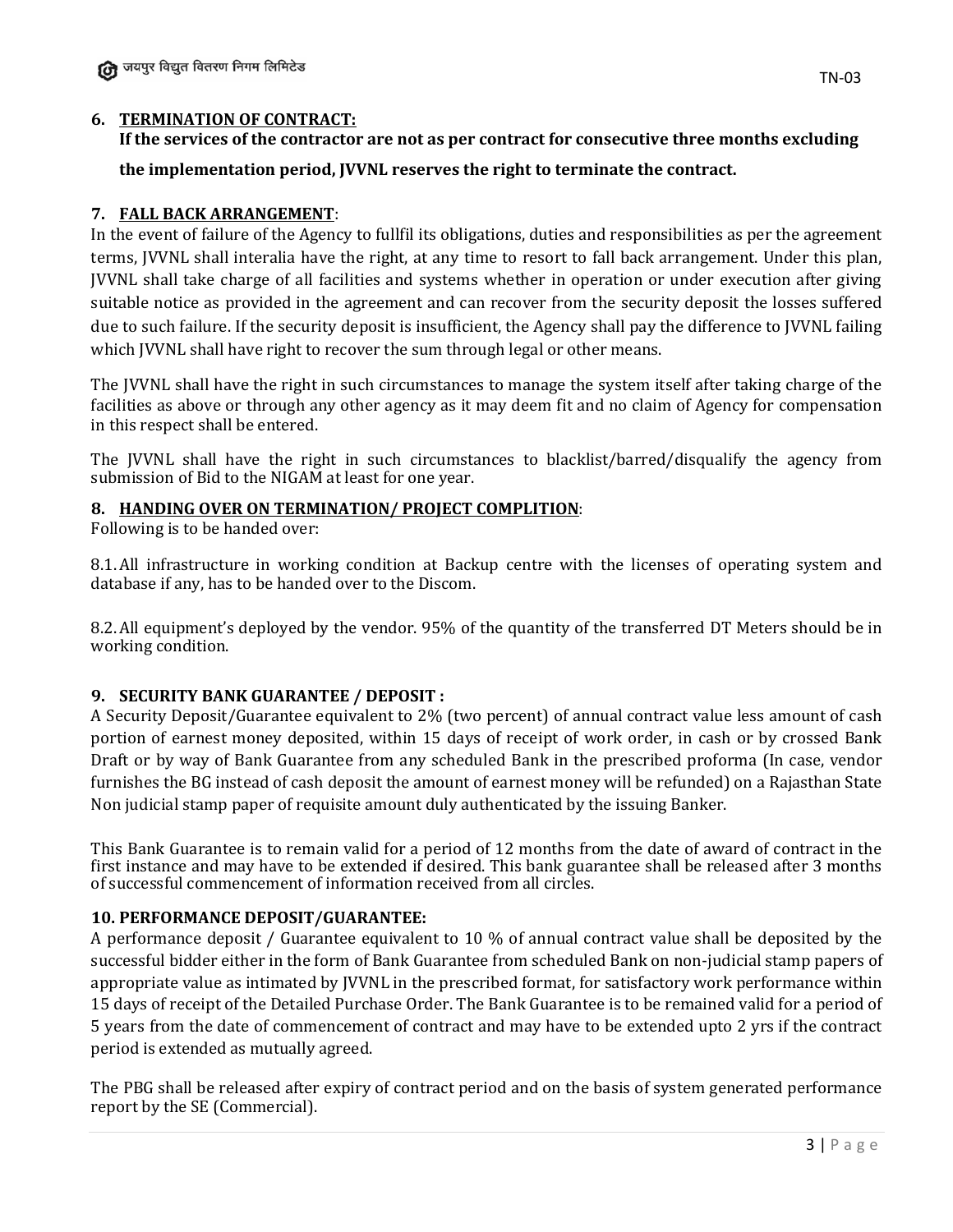# **11. CONTRACTOR TO INFORM HIMSELF FULLY**

The Contract shall be considered to have come into force from the date of the issue of work award. The contractor shall be deemed to have carefully examined the General Conditions, specifications and schedules also to have satisfied himself as the nature and character of the work to be executed and where necessary, of the site conditions and other relevant matters and details. Any information thus had or otherwise obtained from the owner or the Engineer shall not be in any way relieve the contractor from his responsibility for the supplying of the hardware, software and other equipment and executing the work in terms of the contract including all details and incidental works and supply all accessories or apparatus which may not have been specifically mentioned in the contract but necessary for ensuring complete erection and safe and efficient working of the equipment if he has any doubt as to the meaning of any portion of the general and any special conditions of contract and specifications, he shall before offering his bid proposal, set-forth the particulars thereof and submit them to the Engineer in writing in order that such doubt, misunderstanding, misconceptions, whatsoever could be allied.

#### **12. CONTRACT DOCUMENTS**

The order placed under this specification shall be governed by the terms and conditions as incorporated in this Specification and as given in the detailed work order and its annexure(s). The terms and conditions as specified in this section if differ from the terms indicated in the detailed work order and its annexure(s) the latter shall prevail. The contract shall for all purposes be construed according to the Laws of India and subject to jurisdiction of Rajasthan Courts at Jaipur only. For the due fulfilment of the contract, the contractor shall execute an agreement in the prescribed form on Rajasthan State Non-judicial stamp paper bearing stamp duty as applicable. The expenses of completing and stamping the contract agreement shall be borne by the Contractor. Such agreement shall be executed and signed by the competent authority of the contractor on each page thereof. The original copy is only to be executed on the stamp paper. The remaining two copies may be executed on simple paper. Such complete agreement form along with the contract documents together with a "Power of Attorney" in favour of the Executants shall be required to be returned to the owner within a period of 15 days from the receipt of order duly signed on each page. One copy of the executed agreement duly signed by the purchaser/owner shall be sent to the supplier for his reference. The contract documents shall mean and include the following:

- i. Contract agreement along with letter of Intent.
- ii. Work order and its Annexure.
- iii. Complete specifications and its amendments.
- iv. Bid proposal form and its schedules including price schedule and completion schedules.
- v. Power of Attorney in favor of the signatory.

The agreement shall set out specific events of default that will entitle the innocent party to terminate the agreement. The party committing an event of default, which is capable of being remedied, will be given a reasonable opportunity to remedy the default.

The agreement can however be otherwise terminated by either party by giving six-month notice and on terms to be mutually agreed which may include payment of suitable compensation for losses suffered by the other party due to such termination. These terms shall be included in the Contract Agreement.

Agency shall indemnify JVVNL against any claims, demands, costs and expenses whatsoever which may be made against it, because of failure of the Agency or its representatives in the performance of their duties and negligence, any accident or injury to any person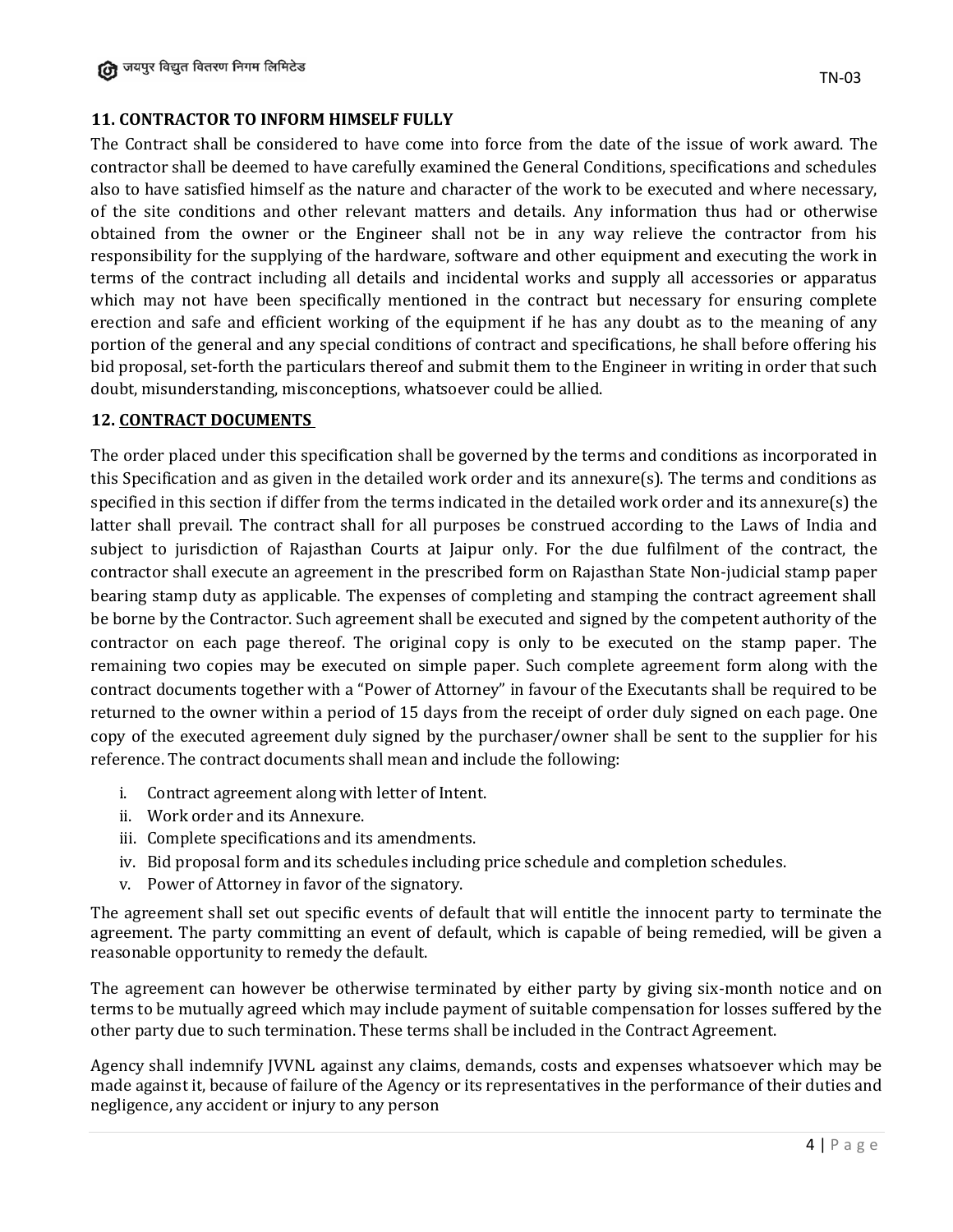# **13. CHANGE OF QUANTITY**

The owner reserves the right to increase or decrease the quantities of items as specified in the accompanying technical specifications as may be necessary, at the time of award of contract or during the execution of the contract. Any item can be deleted in total, if not required during execution.

### **14. Grafts AND COMMISSIONS ETC.**

Any gift, commission, or advantage given, promised or offered by or on behalf of the contractor or his partner, agent, officers, director, employee or servant or any one on his or their behalf in relation to the obtaining or to the execution of this or any other contract with the owner, shall be, in addition to any criminal liability which it may incur, subject of any loss or damage to the owner resulting from any cancellation. The owner shall then be entitled to deduct the amount so payable from any moneys otherwise due to the contractor under the contract.

#### **15. COMPLIANCE OF LABOUR LEGISLATION:**

The tenderer shall discharge its liability of employer/ contractor in respect of personnel to be engaged for service, as said out in EPF and MP Act, 1952 ESI Act, 1948 (in ESI implemented area), workmen's compensation act, 1923 (in non ESI implemented area) contract labour (R&A) Act, 1970, Payment of Wages Act, 1936, Minimum Wags Act, 1948 etc. The tenderer is required to get separate code under the provision of EPF and ESI Acts, if not already taken and deposit the employer's contribution along with employee subscription, as per rule and submit copy of challans at the time of claiming payment, failing which an amount equivalent to employer's contribution and employees subscription shall be deducted from his each bill and deposited with the concerned authorities. The tenderer shall be solely responsible for any consequences arising out of breach of any legislation.

### **16. SAFETY OF SYSTEM:**

The Agency shall be fully responsible for upkeep, operation, maintenance, security and safety of substation equipment's installed by the vendor.

### **17. INSURANCE:**

The agency at his cost shall arrange, secure and maintain all insurance (equipment's installed at substation by them & the manpower) as pertinent to the works and obligatory in terms of law to protect its interest and interest of JVVNL against all perils.

#### **18. REMEDY ON AGENCY'S FAILURE TO INSURANCE**:

If the Agency fails to effect and keep in force insurance referred to in this document hereof or any other insurance which he may be required to effect under the terms of contract then the JVVNL may effect and keep in force any such insurance and pay such premium(s) as may be necessary for that purpose and from time to time deduct the amount so paid by the JVVNL as aforesaid from any money due or which may become due to the Agency or recover the same as debt from the Agency.

#### **19. LIABILITY FOR ACCIDENTS AND DAMAGES:**

19.1. The Agency shall be liable for and shall indemnify the JVVNL in respect of all injury to person or damage to property resulting from the negligence of the Agency or his workman or from defective work but not from any other cause.

19.2. Provided that the Agency shall not be liable for any loss or profit or loss of Contract or any other claim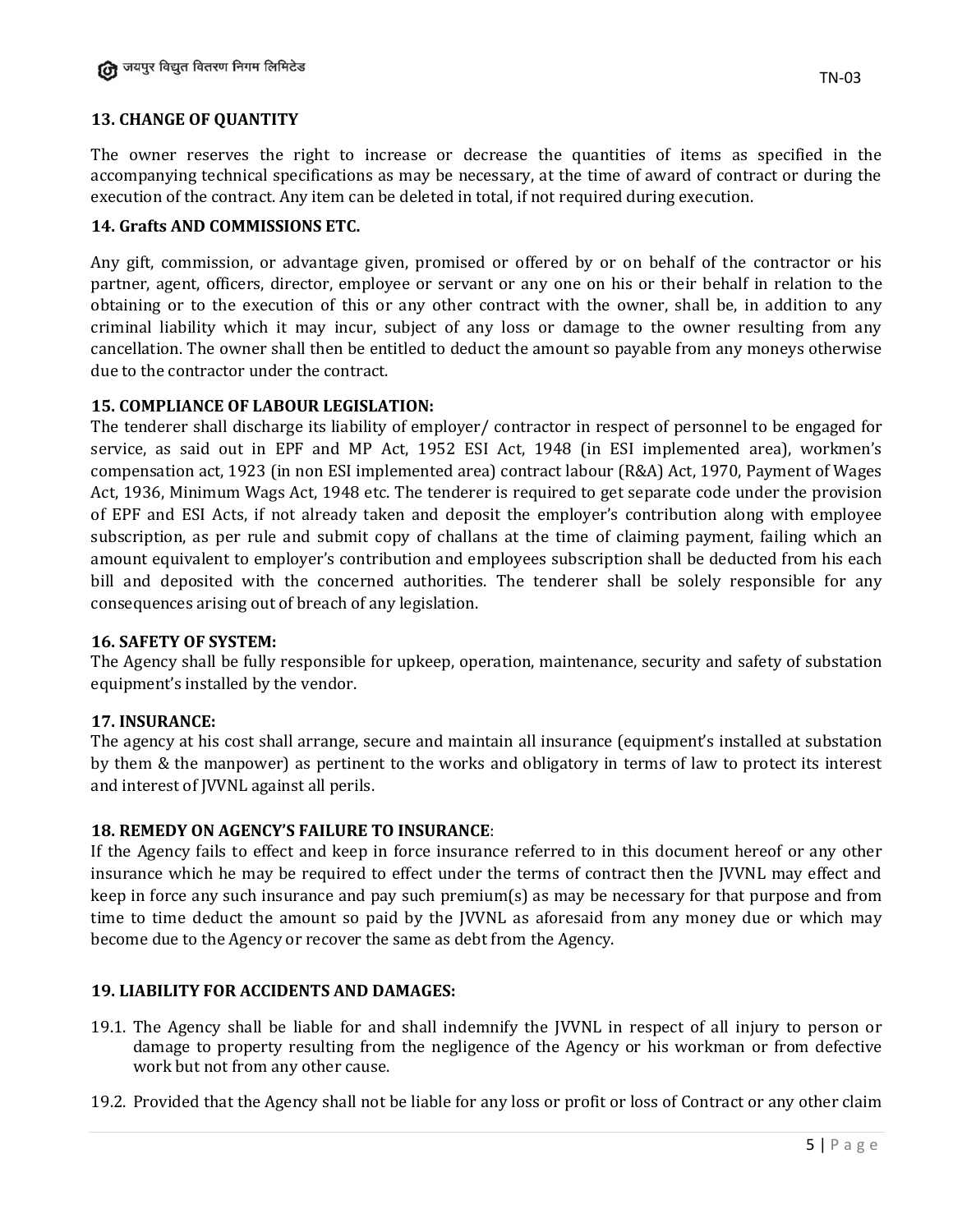made against the JVVNL not already provided for in the contract, not for any injury or damage caused by or arising from the acts of the JVVNL or of any other person or due to circumstances over which the agency has no control, not shall his total liability for loss, damage or injury under this clause exceed the total value of the Contract.

- 19.3. The Agency will indemnify and save harmless the JVVNL against all actions, suits, claims, demands, costs, or expenses arising in connection with injuries (other than such as may be attributable to the JVVNL or his employees) suffered prior to the date when the work shall have been taken over hereof by persons employed by the agency on the work, whether at common law or under the workman's compensation Act-1923 or any other statute in force at the date of contract relating to the question of the liability of employees for injuries suffered by employees and will if called upon to do so take out the necessary policy or policies of insurances to over such indemnity.
- 19.4. The agency shall insure against such liabilities with an insurer approved by the Engineer and shall continue such insurance, during the whole of the time that any person(s) are employed by him on the works and shall when required produce to the Chief Engineer, Jaipur and concerned Superintending Engineer (O&M) such policy of insurance and the receipt for payment of the current premium.

### **20. MAINTENANCE OF FACILITIES AND PERSONNEL**:

The Agency shall maintain all requisite facilities of its own as required to carry out the work as per the specification.

- 20.1. The Agency shall provide and maintain a controlling office with requisite infrastructure at Jaipur with proper staff, & facilities shall remain open at all reasonable hours to receive communications.
- 20.2. The agency shall also maintain communication equipment's like telephone with fax, mobile phone, Internet etc. for interaction with JVVNL and others.
- 20.3. PERSONNEL: The Agency shall maintain supervisory and other personnel for efficient management of the work under contract. However this contract is on service model, agency shall be responsible for smooth & timely execution of work by appointing sufficient number of manpower.
- 20.3.1. Manager or an alternate shall be available for communication during all business hours.
- 20.3.2. Agency shall not change the Manager/nodal officer, frequently.
- 20.3.3. Agency shall immediately inform JVVNL about any change of personnel/contact numbers through Email/ post.
- 20.3.4. Agency shall issue identification cards to all its personnel engaged in the work under the contract. The identification card duly signed by Sr. Manager of the agency shall be consisting of Resume and photograph of the concerned personnel along with name and logo of the agency.

#### 20.4. **NODAL OFFICER FOR EXECUTION OF PROJECT:**

After award of contract to interact between the field offices and agency, JVVNL shall appoint a Nodal Officer if required. Similarly, the agency shall communicate the name of the authorized person(s) that would act as a Nodal Officer(s) from its side.

### **21. AGENCY'S RIGHTS:**

The agency will be given rights to operate in the area during the agreement period for carrying out the work, which shall cease to exist on completion of the said period or on termination of the contract.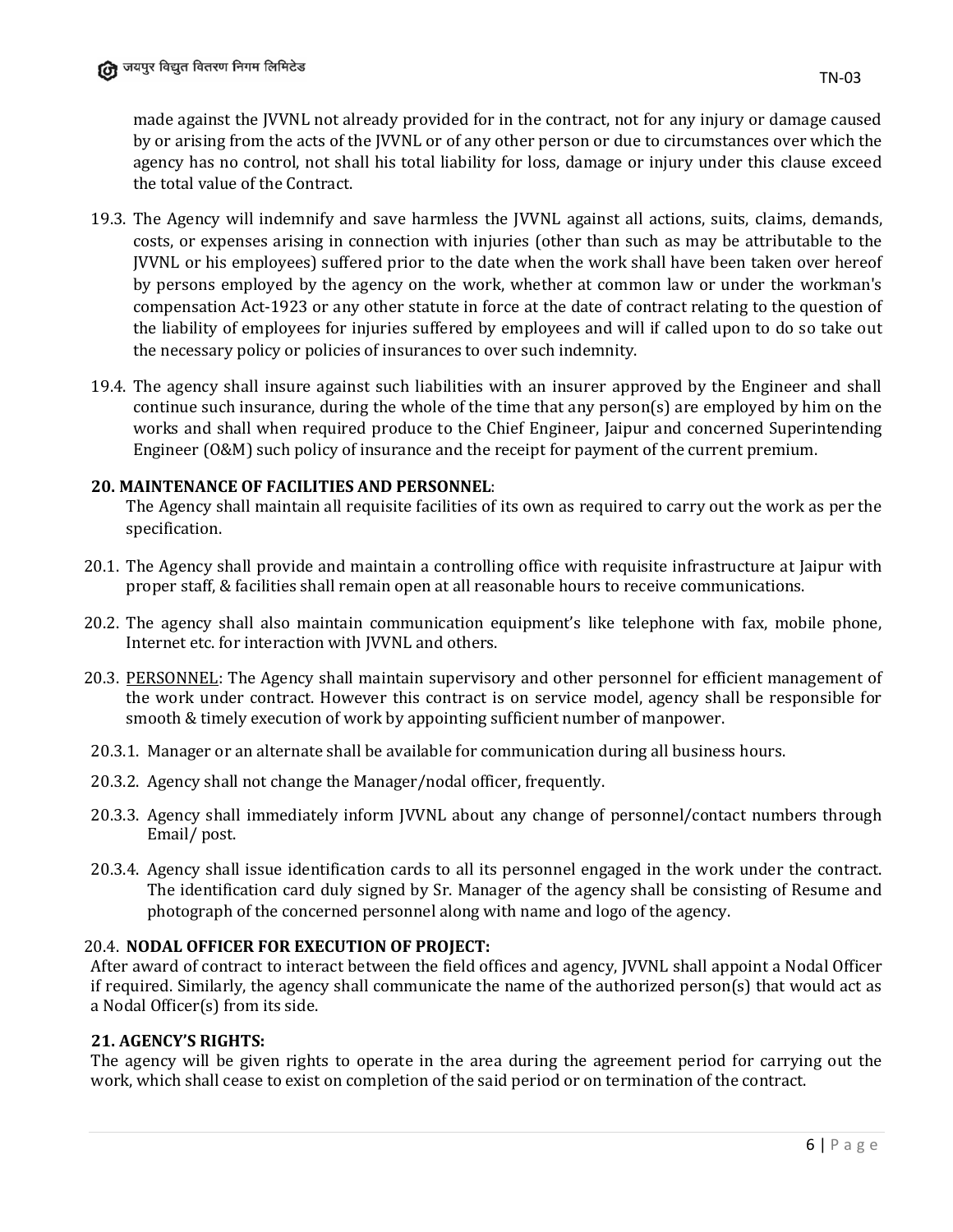The Agency's rights in the area will be as an agent of JVVNL to observe proper functioning of DT metering.

### **22. PAYMENT TERMS & PENALTIES**

#### 22.1. **Invoicing**

The agency has to submit monthly invoice (minimum 500 Nos. DT) to the TA to SE (O&M) of respective circle for verification in triplicate and after verification the invoice shall be sent to Circle Account Officer for Payment.

The invoice has to be raised for the quantity of DT meters installed, read & meter data acquired and any other invoice as per scope of work during the calendar month.

#### 22.2. **Certification and verification**

The TA to SE (O&M) of the Nigam shall verify and certify the invoice through system generated reports, the vendor shall provide an interface for verification of the invoice in the software to facilitate the verification authority to compute the actual work carried out and amount of applicable penalty. The authenticity of verification interface shall be made by JVVNL before commencement of payment and it shall be password protected and un-editable.

The automated report generated from the web based software indicating the quantities of data acquired and uptime of the system as published on real-time basis has to be attached in support of the quantities claimed in the invoice. This report should also have percentage of DT meters read through AMR.

#### 22.3 **Payment**

- 22.3.1 75% amount of the certified/verified invoices will be released only for those sites whose data is available with the system.
- 22.3.2 Balance 25% amount shall be release only after necessary integration with discom's IT system.
- 22.3.3 Based on verified Invoices, Payment shall be made by Circle Account Officer.
- 22.3.4 Sites which are not in network coverage area should be read manually at least once in a month. While this reading network coverage status to be captured and updated in system.
- 22.3.5 After fulfillment of each of the terms & condition, the service agency shall raise bills of the payable amount in the name of the Nodal officer, JVVNL.
- 22.3.6 The Service Agency shall raise an invoice, no later than the tenth working day of the subsequent month, covering the Contract service charges payable by the Discom.
- 22.3.7 The invoice shall be submitted by hand in three copies marked Original to Nodal office, JVVNL copy, and Service Agency copy. When the invoice is delivered, the Discom shall acknowledge receipt by signing, dating and stamping.
- 22.3.8 The Nodal officer, JVVNL upon receipt of the complete invoice and accompanying documentation, shall verify the invoice within 7 (Seven) Working Days and send it to accounts for processing of payment.
- 22.3.9 The payment shall be released within 30 working days post verification of the invoice.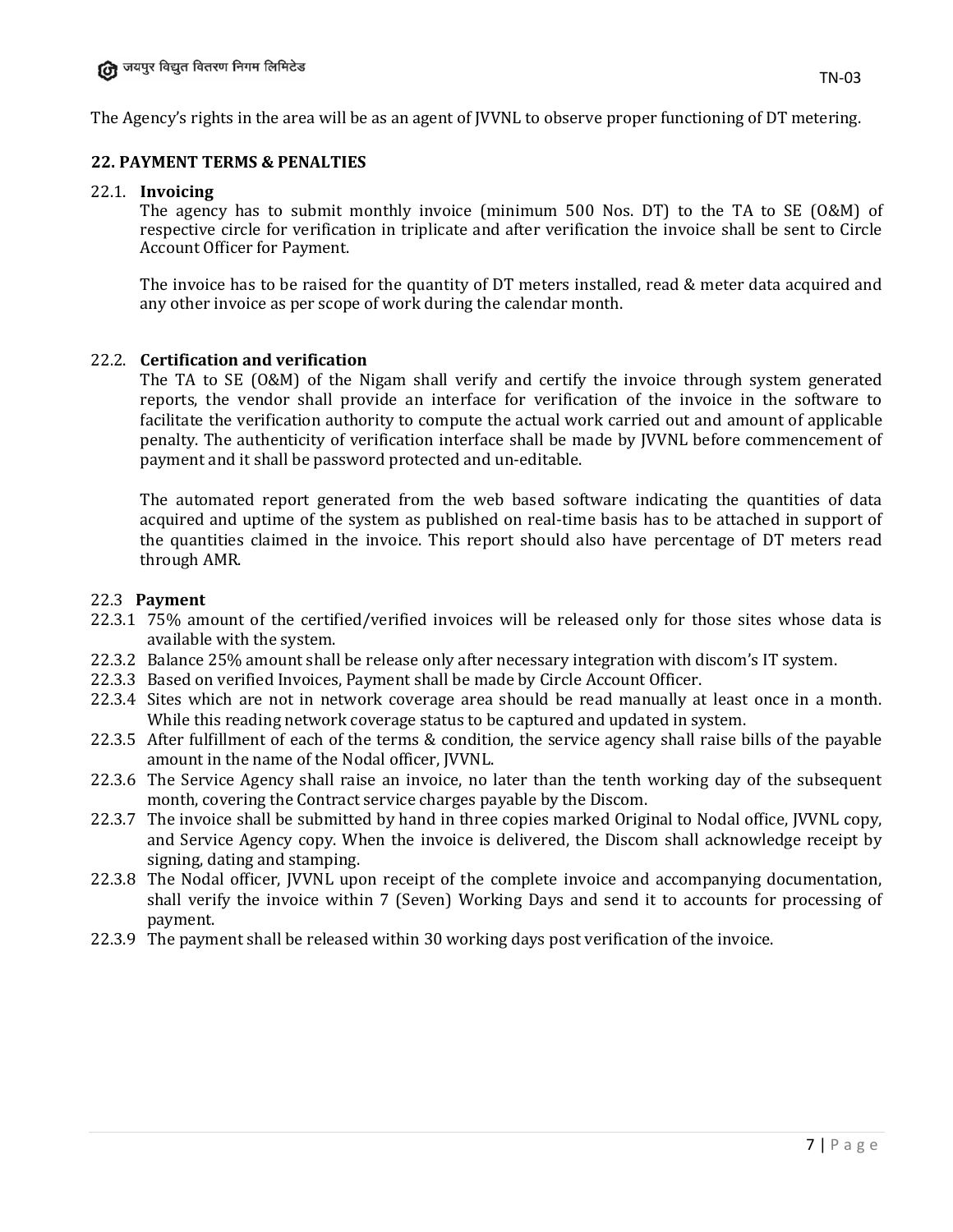# **23. Penalties :**

a. Penalty shall be calculated on the circle basis and as under:

| Sr.<br>No.     | Particular                                                                                                                     | <b>Extent of penalty / No Payment</b>                                                                             |
|----------------|--------------------------------------------------------------------------------------------------------------------------------|-------------------------------------------------------------------------------------------------------------------|
| A              | <b>Extent of DT Metering System</b><br>** (Monthly AMR Reading & MIS Report)                                                   |                                                                                                                   |
| 1              | Upto 95% of DT Meters of circle                                                                                                | No penalty                                                                                                        |
| 2              | Below 95% and Upto 90% of Total DT<br>Meters of circle                                                                         | No payment towards non reporting DT Meters +<br>5% penalty on unit rate on total number of non-<br>reporting DTs. |
| 3              | Below 90% and Upto 85% of Total DT<br><b>Meters of Circle</b>                                                                  | No payment towards non reporting DT Meters +<br>10% penalty on unit rate on total number of<br>non-reporting DTs. |
| $\overline{4}$ | Below 85% and Upto 80% of Total DT<br>Meters of Circle                                                                         | No payment towards non reporting DT Meters +<br>15% penalty on unit rate on total number of<br>non-reporting DTs. |
| 5              | Below 80% and Upto 75% of Total DT<br><b>Meters of Circle</b>                                                                  | No payment towards non reporting DT Meters +<br>25% penalty on unit rate on total number of<br>non-reporting DTs. |
| 6              | Below 75% of Total DT Meters of Circle                                                                                         | No payment shall be made                                                                                          |
|                | ** The penalty shall be calculated strictly as per above slabs and no benefit should be<br>given for the preceding slabs Daily |                                                                                                                   |
| B              | <b>Data Communication of the SIM</b>                                                                                           |                                                                                                                   |
| 1              | Communication of SIM for at least 21 days<br>in a month                                                                        | No penalty                                                                                                        |
| $\overline{2}$ | Communication of a SIM is less than 21<br>days per month                                                                       | Rs. 1,000/- per month per SIM                                                                                     |
|                | Circle.                                                                                                                        | Penalty Holiday: No Penalty shall be levied for Six months after roll out of System in First                      |

Note :

- (i) DTs which are not in network coverage area shall not be considered for penalty provision. However, data of these DTs should be downloaded through CMRI at least once in a month.
- (ii) The firm shall furnish the daily communication report of the SIM along with the payment invoices. The web portal should have such feature to get date wise report of DTs communication status.
- (iii) **Integration (i.e. Providing Billing Data in a desired template) of the proposed System is to be done with Discom's IT system**.

# **24. IMPLEMENTATION AND ROLLOUT SCHEDULE**

| S.<br>No. | <b>PARTICULAR OF ACTIVITY</b> | TIME SCHEDULE DESIRED                             |
|-----------|-------------------------------|---------------------------------------------------|
|           | Furnishing detailed Road Map  | Within 15 days from the date of Awarding Contract |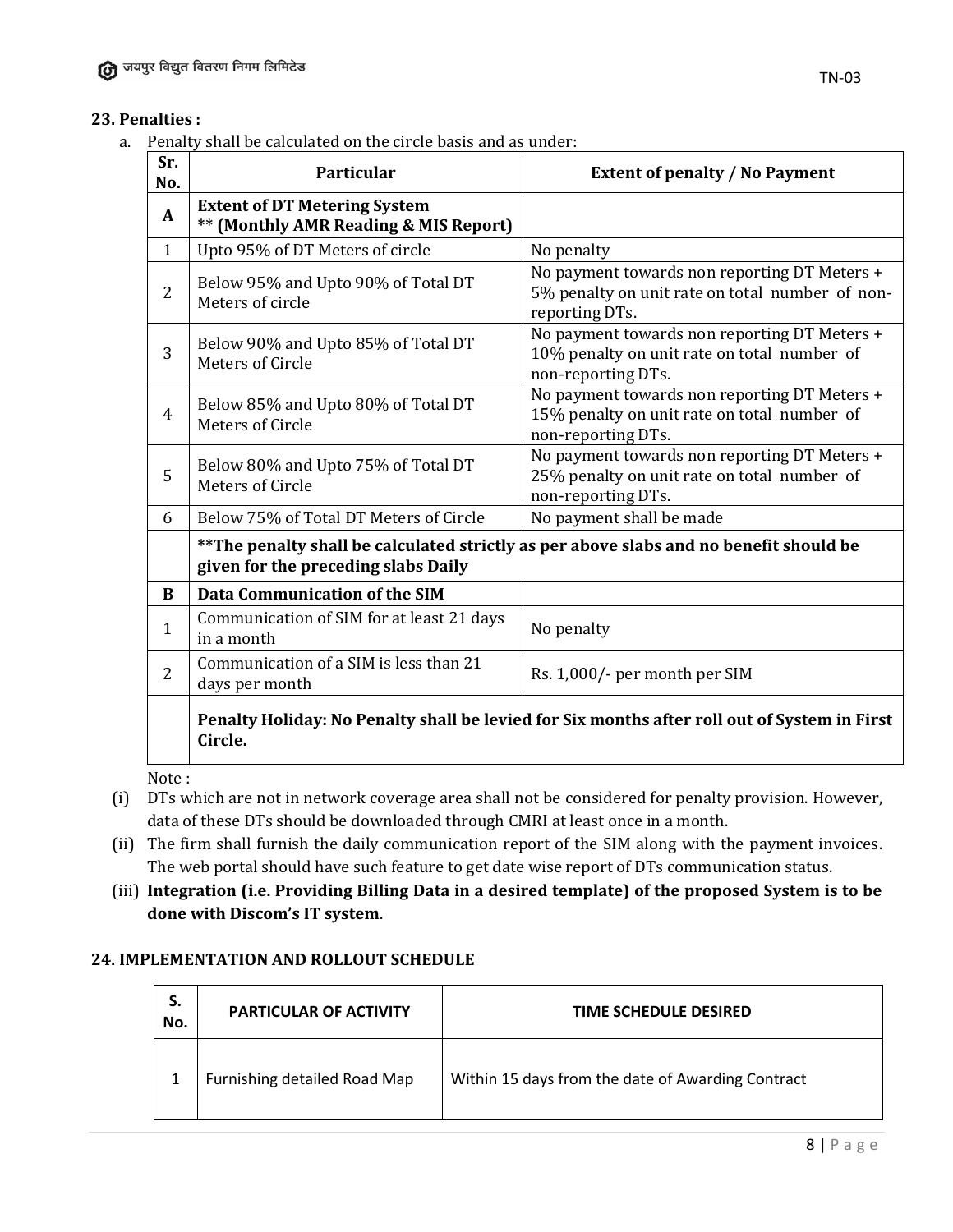| 2 | Submission of detailed data<br>sheet                                                     | Within 45 Days from the date of Work Order                                                                     |
|---|------------------------------------------------------------------------------------------|----------------------------------------------------------------------------------------------------------------|
| 3 | Commencement of Supply of<br>Material which shall be at least<br>20% of Ordered quantity | Within 3 month from the date of awarding contract                                                              |
| 4 | Commencement of Installation                                                             | Within 120 Days from the date of Work Order and to be<br>completed within 270 Days from the date of Work Order |
| 5 | <b>Commencement of Report</b><br>generation                                              | After installation on first 500 DT metering set.                                                               |

#### **25. GOVERNING LAWS AND JURISDICTION**:

The Indian Law shall govern the agreement. Only appropriate courts in Jaipur shall have exclusive Court Jurisdiction to deal with any matter arising out of or relating to the agreement or otherwise.

#### **26. JURISDICTION FOR LEGAL PROCEEDINGS**:

The contract shall be governed by the laws of India for the time being in force and be subject to the court of competent jurisdiction at JAIPUR CITY (RAJASTHAN) INDIA. All disputes, differences questions whatsoever arising between the JVVNL and the agency upon or in relation to or in connection with the contracts shall be deemed to have arisen at JAIPUR CITY only and no court other than court at Jaipur, Rajasthan shall have jurisdiction to entertain or try the same.

#### **27. SETTLEMENT OF DISPUTES**:

In any time any question, dispute or difference what so ever which may arise between JVVNL and the agency, the same shall be decided by CMD/MD of JVVNL, or by the settlement committee constituted by him and shall be final and binding on both the parties.

The JVVNL has constituted settlement committee to settle the disputed cases. For the disputed amount up to Rs. 3.00 Lac the case may be referred to the CE level settlement committee and if the disputed amount is more than Rs. 3.00 Lac the case shall be referred to the corporate level settlement committee. The nonrefundable fees for referring the case to the settlement committee are as given below or prescribed time to time:

- 27.1 Reference fee for CE level settlement committee Rs. 500/-
- 27.2 Reference fee for corporate level settlement committee-Rs. 3000/-
- 27.3 Fee for review of cases by corporate level settlement committee- Rs. 15000/-
- 27.4 The settlement committee fees as shown above or prevailing at that time shall be deposited in cash.

#### **28. CONDUCT OF AGENCY'S STAFF**:

If any of the Agency's employees shall in the opinion of JVVNL is guilty of any misconduct or incompetence or negligence, then if so directed by JVVNL, the Agency shall at once remove such employee and replace him by a qualified and competent substitute.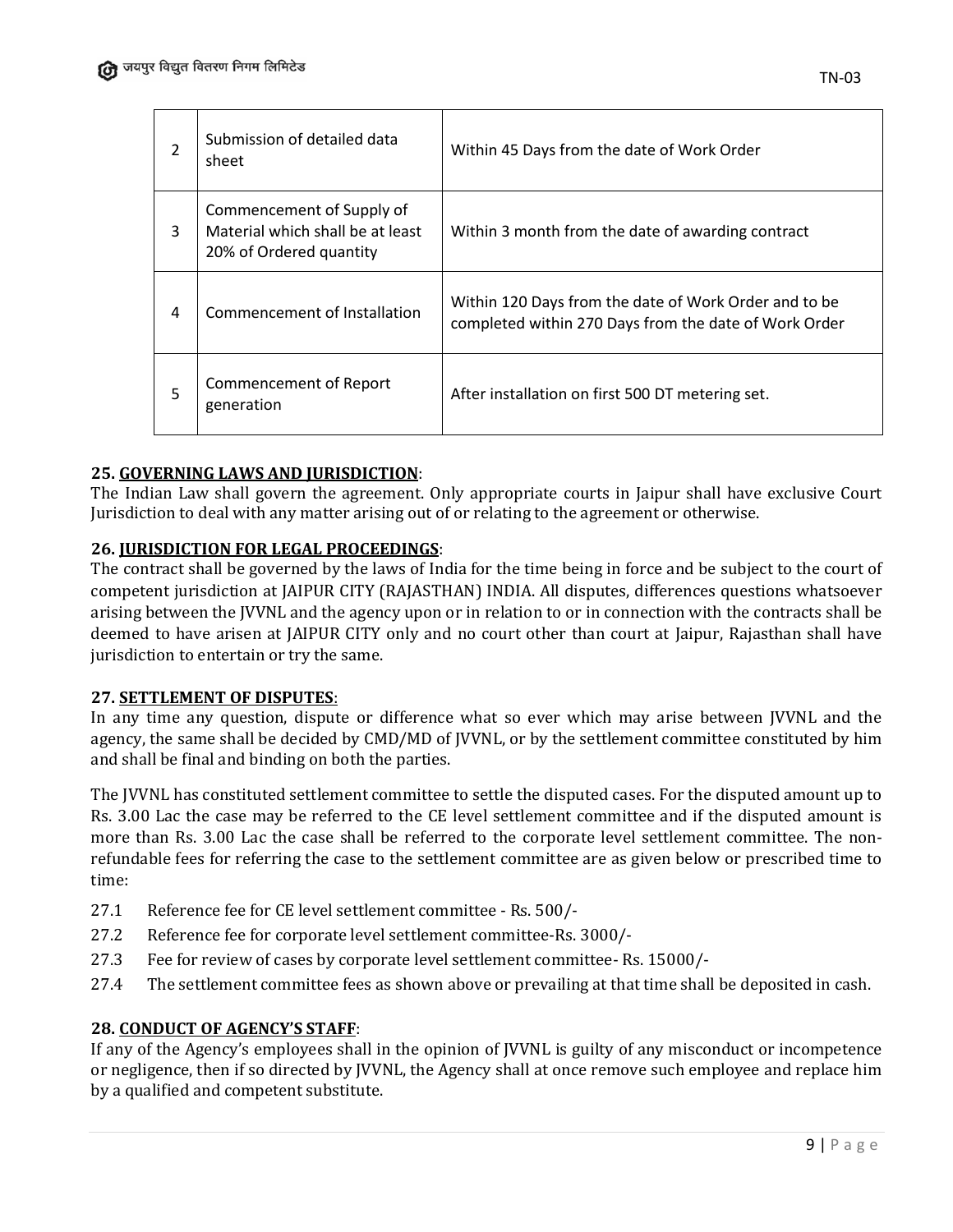### **29. LIEN**:

In case of any lien or claim pertaining to the work and responsibility of the agency for which JVVNL might become liable, it shall have right to recover such claim amount from the agency.

#### **30. TENDER FORMS AND ACCEPTANCE OF TENDER:**

Each tenderer must prepare and submit his tender strictly according to the procedure laid down in the instructions to tenderer annexed herewith.

### **31. FORCE MAJEURE CONDITIONS:**

If at any time during the currency of the contract the performance in whole or in part be prevented or delayed by reason of any war hostility acts of public enemy, civil commotion, sabotage, fire floods, explosion, epidemics, quarantine restrictions, strikes, lockouts or acts of god (hereinafter referred to as Events) then provided Notice and adequate proof of the production/dispatch having suffered on account of these events is given within 21 days from the date of occurrence thereof the provision of penalty Clause of this specification shall not be invoked by the purchaser provided further that the deliveries under the contract shall be resumed, as soon as practicable after such event (s) has ceased to exist and the decision of the purchaser as to whether the deliveries have been so resumed or not shall be final and conclusive provided further that in case the strike/lockout prolongs beyond a period of seven days, the supplier shall immediately inform about to the purchaser in which case the purchaser reserves the right to procure the material equipment on order or part thereof from any other source at the risk and cost of the supplier.

### **32. COMPLETENESS OF CONTRACT**:

The contract shall be considered completed on termination of the contract period after full handing over of data, documents or material and clearing all dues towards the agency as specified in this document and certification by SE(Commercial).

### **33. INSPECTIONS AND TESTING:**

The following clauses shall be applicable as per the requirement of this tender.

The bidder shall furnish the valid Type Test Reports (Not Older than Three Years) for the offered material prior to supply, if same are applicable.

- 33.1 Before commencement of operation, JVVNL shall verify the infrastructure and equipment's as per the contract terms and specification subsequent to intimation by the agency.
- 33.2 The inspection and testing of offered material shall be arranged by the Superintending Engineer (Commercial), JVVNL, Jaipur and shall be governed by the provisions of clause of General Conditions of Contract of the bidding documents. All the material supplied should be duly inspected & cleared by the Nigam, before dispatch. The inspection may also be carried out by the Nigam at any stage of manufacturing. The contractor/manufacturer shall grant free access to the Nigam's representative at a reasonable time when the manufacturing is in progress. The contractor shall give 15 days advance intimation to the Nigam to enable to depute its representative(s) for witnessing the tests. Inspection and testing of any material by the Nigam against this contract shall not relieve the contractor of his obligations for supply of material in accordance with the specification and shall not prevent subsequent rejection if the material is found to be defective.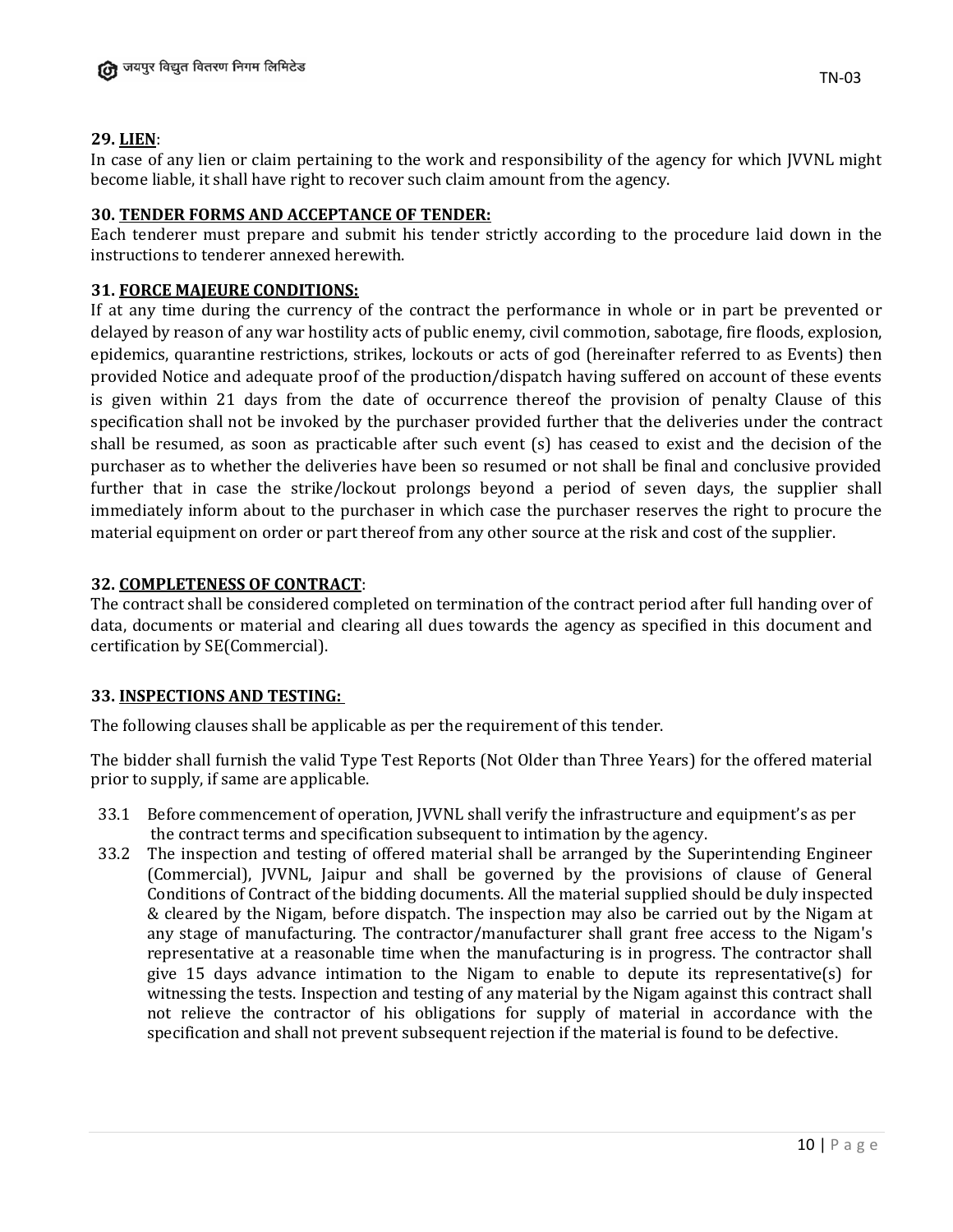**34. VAT / SERVICE TAX/ WCT :** The payment of State VAT / Service tax / Central Sales Tax shall be made only on furnishing the following certificate, which may be affixed on the bills preferred, or the material Supplied. Work Contract Tax (WCT), if applicable, shall be borne by the Nigam.

### **VAT / SERVICE TAX CERTIFICATE**

- i) Certified that the goods on which VAT / Service tax / Central Sales Tax has been charged have not been exempted under the Central Sales Tax Act / State VAT Act / Central Excise Tax act and that the charges on account of VAT on these goods are correct under the provisions of the relevant act or the rules made there under and that in case of supplies against regular contract, the relevant contractor also includes a specific provisions that the VAT is payable by the J.V.V.N.L.
- ii) Certified further that we------------------are registered as dealers in the state of--------under registration No.----------------------for the purpose of Central/State VAT/ Central Excise Tax.
- iii) Certificate for VAT as per Rajasthan VAT / Service Tax Act and (c) form(s) as per Central Sales-Tax Act will be issued by the Sr. Account Officer (MM), JVVNL, Jaipur to the supplier on his request on completion of the entire supplies under order and on furnishing the copies of the relevant invoices together with the above declaration certificate.
- iv) In no circumstances certificate for VAT and "C" form shall be issued along with letter of acceptance/purchase order and shall not be demanded by the supplier through bank on presentation of the dispatch documents.
- v) In case the VAT assessment of the supplier(s) become due become completing the entire supplies against the order, certificate for VAT and C Form(s) for the supplies made shall be issued on specific request of the supplier made at least 10 days before the due date of VAT assessment on fulfilling the requirement of sub Clause(s).

### **35. SUSPENSIONS OF WORKS:**

The purchaser shall not be liable to pay the contractor any compensation whatsoever arising from suspension or for idle labour.

### **36. DEATH BANKRUPTCY ETC.:**

- i) If the contractor shall die or dissolve or commit any act or bankruptcy or being a corporation commence to be wound up except for reconstruction purpose or carry on hits, business under a receiver, the executors successors, or other representatives in law of the state of the contractor or any such receiver, Liquidator, or any persons to whom to the contract may become vested shall forth-with given notice thereof in writing to the purchaser and shall for one (1) month during which he shall take all reasonable steps to prevent stoppage of the work have the option of carrying out the contractor subject to his or their providing such guarantee as may be required by the purchaser but not exceeding the value of the work for the time being remaining relieve unexecuted provided however that nothing above said shall be deemed to relieve the contractor or his successors of his or other their obligations under the contract under any circumstances. In the event of stoppage of the work the period of the option under this clause shall be seven (7) days only. Provided that, should the above option be not exercised, the contract may by terminated by the purchaser by notice in writing to the contractor and the same power and provisions reserved to the purchaser in clause 1.4 in the event of taking the work out of the contractor's hand's shall immediately become operative.
- ii) Change of name of the tenderer/supplier at any stage after tendering, the purchaser shall deal with the contractor only in the name and at the address under which he has submitted the tender. All the liabilities/responsibilities for due execution of the contract and if in circumstances he shall be relieved of any obligation under the contract. The purchaser may, however at his description deal with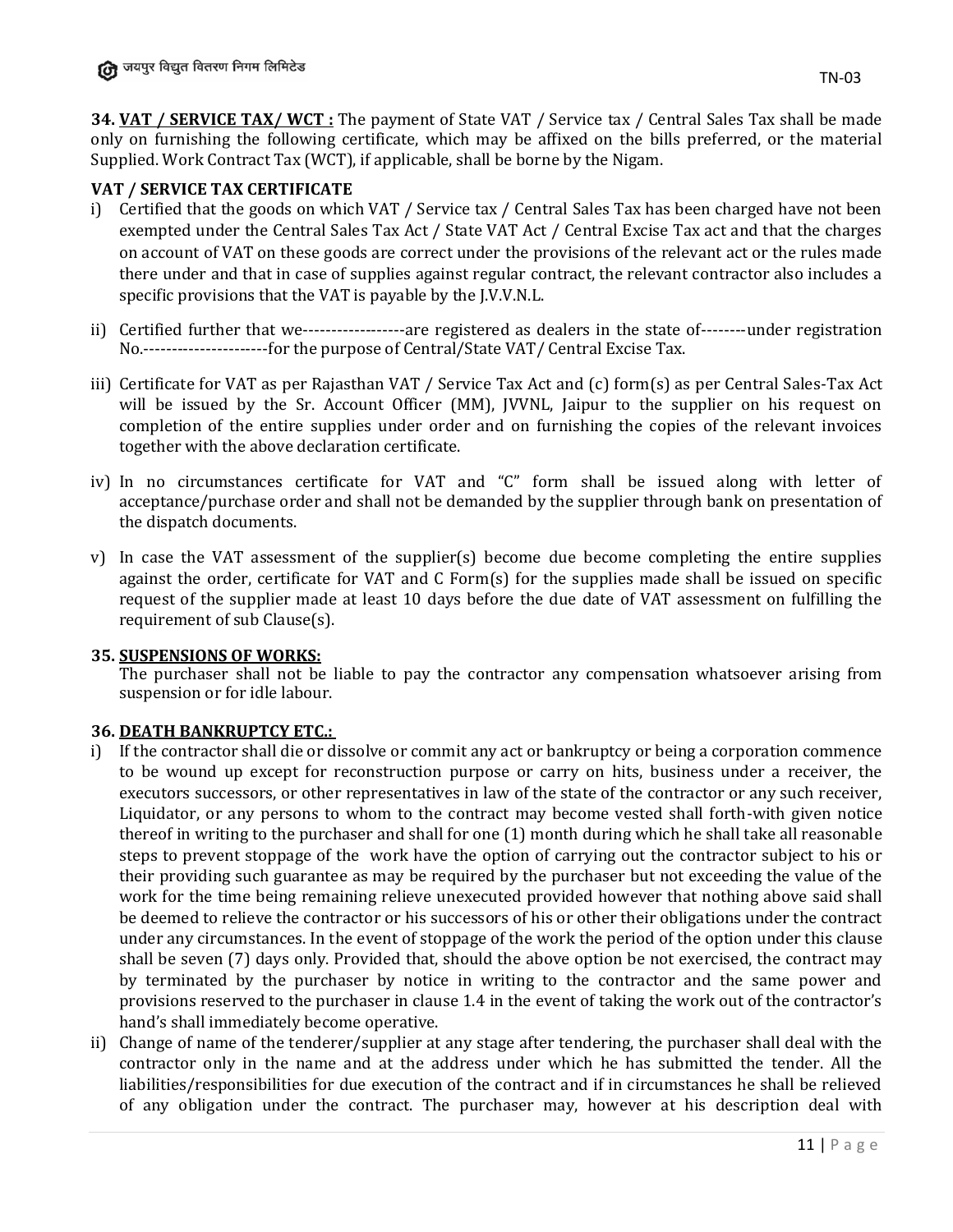Agents/Representatives/Distributors/ Manufacturers/Associates Principals/ Sister Concerns and such dealing shall not absolve the supplier(s) from his responsibilities/obligations/liabilities so the purchaser under the contract. Any change/alteration of name/constitution/organization of the supplier shall be duly notified to the purchaser, and the purchaser reserves the right to determine, the contract, n case of any such notification in the event of such determination the purchaser may affect the purchase of the material not supplied from elsewhere at the risk and cost of the tenderer/supplier.

# **37. GUARANTEE and REPLACEMENT OF DEFECTIVE/DAMAGED MATERIALS**:

### **GUARANTEE:**

This contract is on service model hence the entire DT metering system should be guaranteed for satisfactory operation and good workmanship for specified Contract Period.

However, the equipments supplied should be guaranteed for their performance for a minimum period of five years from the date of commissioning or five and half years from the date of receipt in stores whichever date is earlier. The equipment found defective within the above guarantee period shall be repaired/replaced by the supplier free of cost within one month of receipt of intimation.

The supplier shall also furnish an undertaking that there shall be no drift in the accuracy class of the meter for a minimum period of 10 years from the date of supply.

### **REPLACEMENT OF DEFECTIVE/DAMAGED MATERIALS**

Notwithstanding anything contained in the above liquidated damages clause when the whole or part of the materials are found to be defective/damaged or are not in conformity with the specification or sample, such defects or damages in the materials supplied shall be rectified within 120 working hours from the time of intimation of defect/damage either at the point of destination or at the supplier's works, at the cost of supplier, against proper security and acknowledgement. In the alternative, the defective or damaged materials shall be replaced free of cost within 120 working hours from the date of receipt of the intimation from the purchaser of such defects or damages. If the defects or damages are not rectified or replaced within this period, the supplier shall pay a sum towards liquidated damages as per liquidated damages clause given above, for the delay in rectification/replacement of the defects or damages

### **38. FAILURE TO EXECUTE THE CONTRACT**:

Suppliers failing to execute the order placed on them to the satisfaction of JVVNL under terms and conditions set forth therein, will be liable to make good the loss sustained by the Nigam, consequent to the placing of fresh orders elsewhere at higher rate, i.e. the difference between the price accepted in the contract already entered into and the price at which fresh orders have been placed. This is without prejudice to the imposition of Liquidated Damages and forfeiture of security deposit.

### **39. NON-ASSIGNMENT:** -

The supplier shall not assign or transfer the contract or any part thereof to any agency/ personal during the contract period.

### **40. EFFECTING RECOVERIES**:

Any loss, arising due to non-fulfilment of this contract or any other contract, will be recovered from the Security & Performance Deposit/ Guarantees held and or any other amount due to the supplier from the Nigam from this Contract as well as from other contracts.